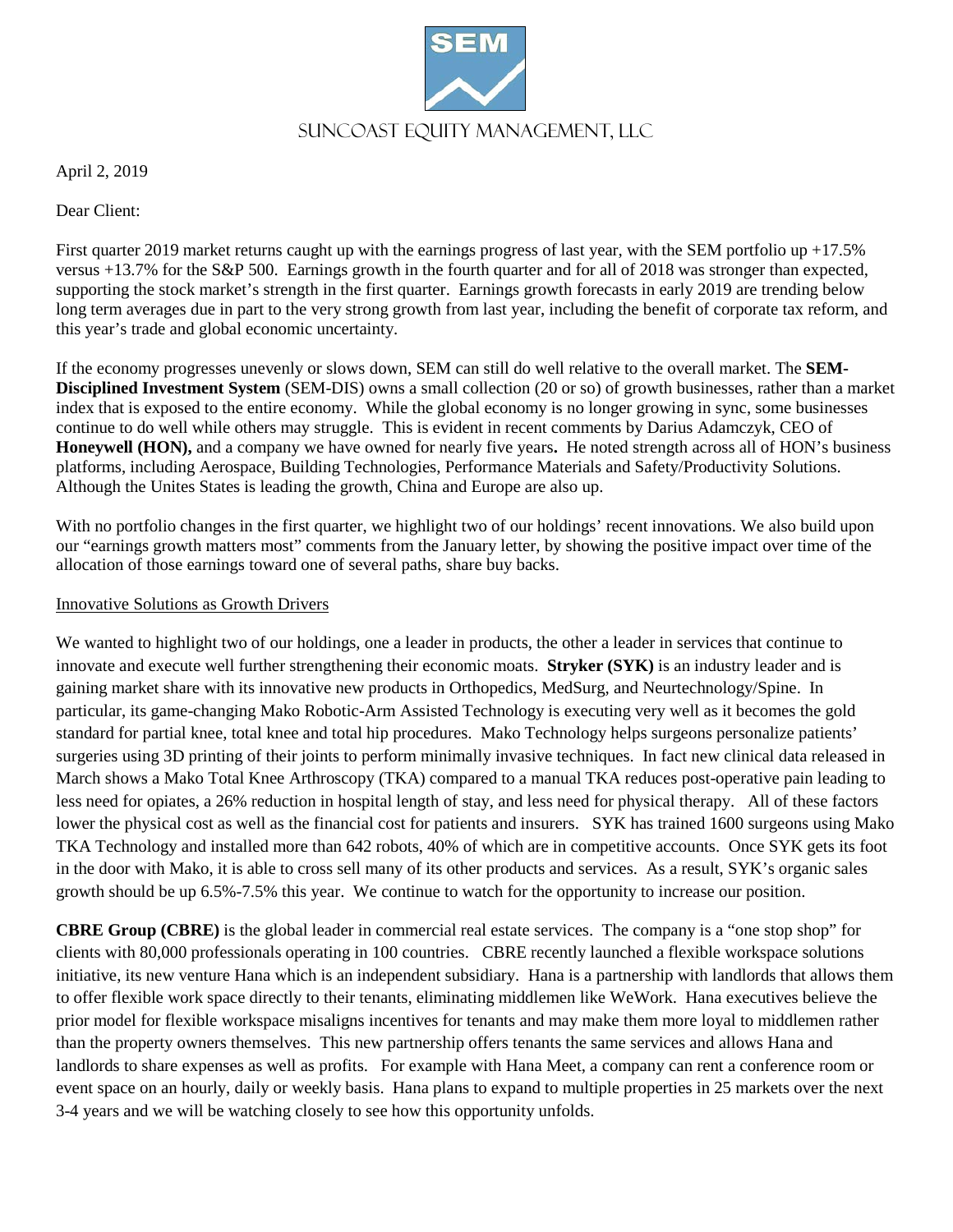#### Earnings Growth Matters Most – And Allocation of Earnings is Quite Important

Last quarter we discussed how long term ownership of businesses with strong earnings growth is the main driver of stock prices. This quarter we want to take a deeper dive into earnings and cash flow, and how the reinvestment of excess cash flow can further enhance stock prices. Our requirement that all the businesses we own earn more cash than they spend is at the core of our **SEM – Disciplined Investment System** (SEM-DIS). The excess cash our companies generate, over and above what they need to operate and reinvest in the business, gives them flexibility, safety and strength. But whether wealth is created by that excess cash flow depends on how it's invested next. Our first preference is for our companies to continue to grow at above average returns on capital by expanding their products or services, expanding geographically or doing opportunistic acquisitions. Beyond investing back into the business, companies may accumulate cash on the balance sheet or pay down debt, and our companies typically carry very little debt if any at all. Once all those cash flow needs are sufficiently funded, oftentimes companies will buy back their shares. So how do buybacks benefit current owners? As owners we benefit as the share count falls and therefore our stake in the profitable business increases without us taking any action at all. The way it works is imagine we had three owners in a business with equal ownership, or about 33% each. If for over a decade the company used its excess cash to buy out one of the owners, the two remaining owners would then share in 50% of the profits of the business, without reaching into their own pockets or borrowing from a bank to buy out the third owner.

Below is a list of some of our holdings and the share count reduction over a ten year period as a result of allocating cash back to us as owners.

#### **Growth 2008 to 2018**

|                             | <b>Share</b>     |            | <b>Net</b>       |              |  |
|-----------------------------|------------------|------------|------------------|--------------|--|
|                             | Count            | <b>Net</b> | <b>Profit</b>    | <b>Stock</b> |  |
| <b>Portfolio Holding</b>    | <b>Reduction</b> | Profit     | <b>Per Share</b> | <b>Price</b> |  |
| Home Depot                  | $-34.3%$         | 296%       | 502%             | 646%         |  |
| Visa                        | $-34.1%$         | 506%       | 819%             | 906%         |  |
| <b>Check Point Software</b> | $-27.6%$         | 153%       | 250%             | 441%         |  |
| Apple                       | $-23.5%$         | 1132%      | 1510%            | 1194%        |  |
| Accenture                   | $-12.5%$         | 155%       | 192%             | 330%         |  |

You can see how significantly reducing shares outstanding enhances profits per share and ultimately stock prices. Without the share count reduction the increase in net profit per share would be very similar to the net profit increase. But more importantly than reducing shares, is that these companies compounded their intrinsic value by 10%+ a year due to their increasing net profits. Most pay dividends, so their total returns for the 10 year period are even higher. Now that's how an owner builds wealth!

### Heading into spring with an Inverted Yield Curve

With stock prices catching up to last year's earnings growth, we will be observant of the global economy and corporate profits as we head into spring. Growth in the U.S. remains steady albeit not robust and it has clearly slowed in the Eurozone and China. As a result of slowing global growth and evidence of low inflation, Europe's Central Bank and the Federal Reserve in the U.S. have decided for now to keep short term rates at low levels. Due to these announcements and concerns, the market has driven long rates back down as the 10-year U.S Treasury yield closed at 2.41% at quarter-end,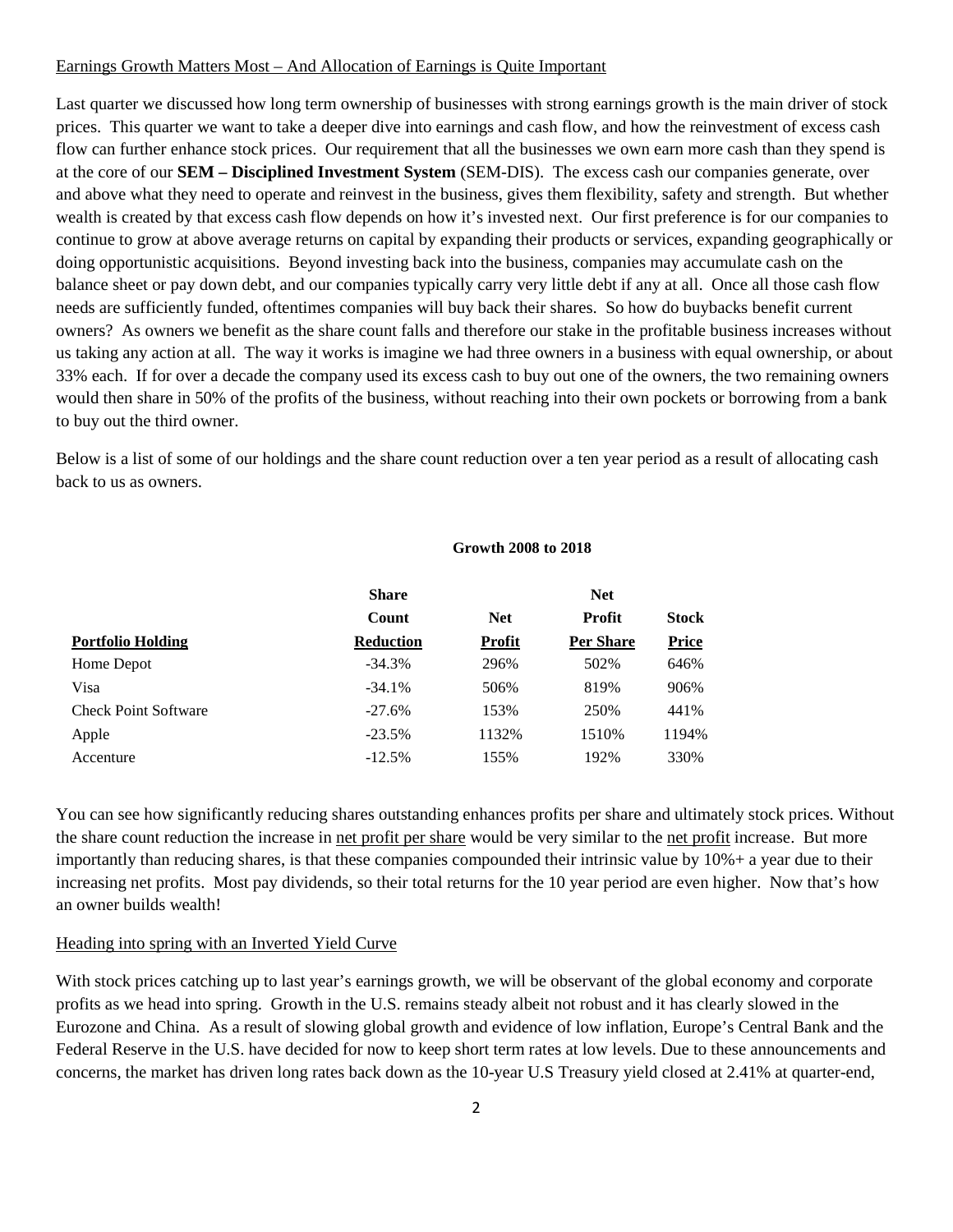down from 3.24% reached this past November. This caused a very slight inversion (whereby long rates are lower than short rates) as compared to the six month yield of 2.44%. In Germany the yield on government debt is slightly negative, implying the investor needs to pay the government!

The positive impact of low long term rates is that it results in lower borrowing costs for businesses and consumers, and of course our Federal Government debt which needs some attention. Positive developments in the continuing trade talks between the U.S. and China and progress over the Eurozone Brexit process would be welcome in the coming quarter.

We thank you for your continued confidence over the long journey of growing and preserving your wealth, along with our own and that of our colleagues, as we invest in the same companies together!

Sincerely,

**Don Amy** Donald R. Jowdy Amy Lord, CFA

President Senior Vice President